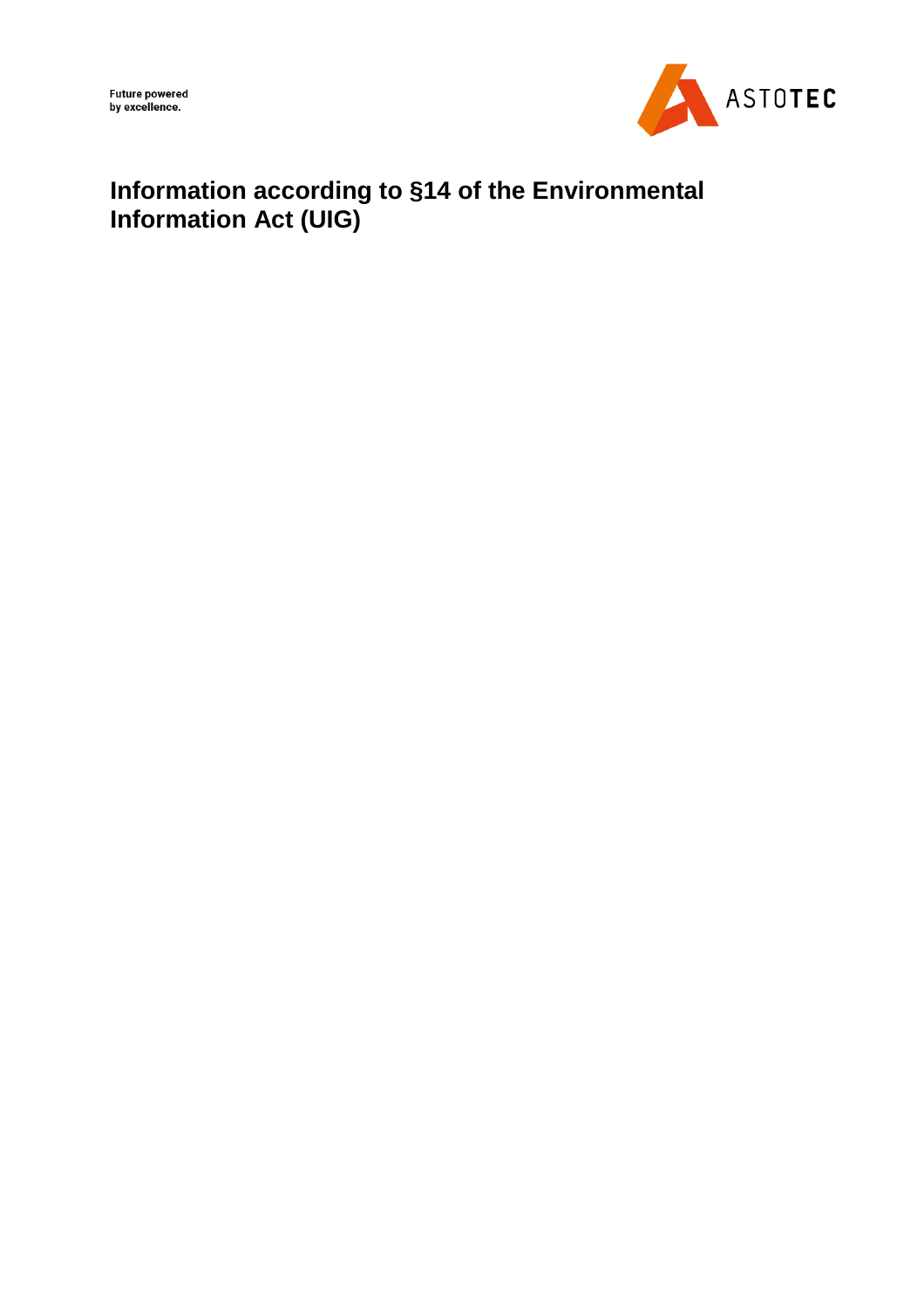

Dear neighbours!

We have been operating industrial plants in your neighborhood for more than 100 years.

Due to the close neighborly ties, we feel responsible as a regional employer for your safety and our environment.

Safety has always had the highest priority at Asotec Pyrotechnic Solutions GmbH and Astotec Holding GmbH. Through our own initiatives and in cooperation with the authorities, we are constantly adapting the extensive safety precautions in our production areas to the latest state of the art. There has never been an industrial accident at our facility that has endangered you or our environment. With this updated brochure we inform you about the correct behavior in the event of an industrial accident.

Please keep this brochure handy near your phone so that you and your family members can refer to it at any time.

May 2022

\_\_\_\_\_\_\_\_\_\_\_\_\_\_\_\_\_\_\_\_\_\_\_\_\_\_ \_\_\_\_\_\_\_\_\_\_\_\_\_\_\_\_\_\_\_\_\_\_\_\_\_\_\_\_ Michael Schatzer, Managing Director Franz Kain, Security Officer Astotec Pyrotechnic Solutions GmbH Astotec Holding GmbH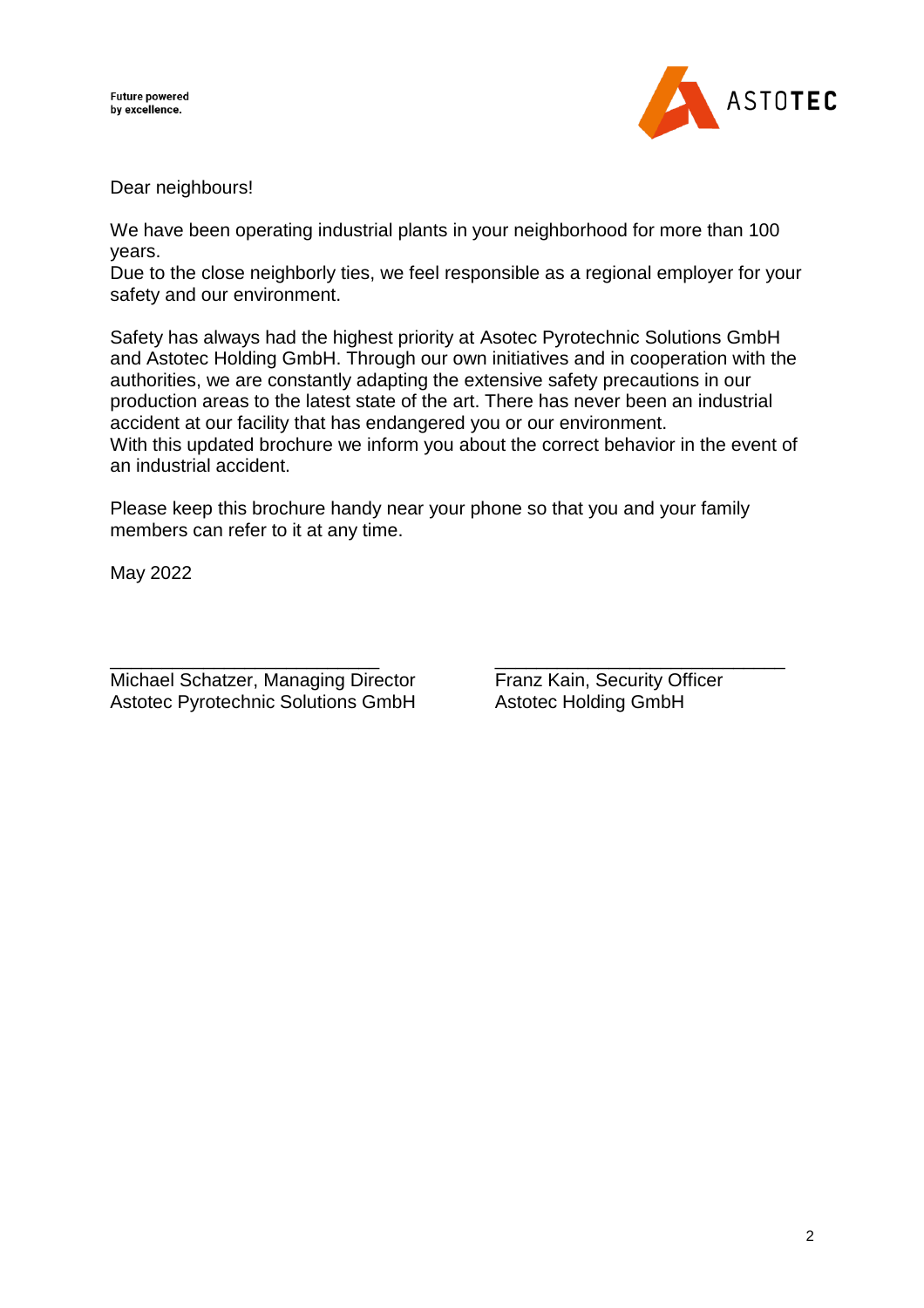

# **Information according to Article 14 of Directive 2012/18/EU - general part**

### **1. Application of the Industrial Accidents Ordinance and fulfillment of the notification obligations**

The company listed in the appendix operates systems that require approval and are subject to the Industrial Accidents Ordinance. These systems were approved after thorough examination by the specialist authorities. A high safety standard is guaranteed by both internal and external controls (by independent experts, e.g. TÜV). Despite all technical and organizational precautions, industrial accidents cannot be completely ruled out. Internal (internal) and external emergency plans are in place to keep our neighbors safe and to minimize the impact of such potential events.

Due to the safety reports drawn up for the individual plant types and quantities of substances, a hazard to our neighborhood can be largely ruled out.

To further minimize danger, we maintain a well-trained and equipped fire-fighting team. In the event that such an event occurs despite all preventive and containment measures and exceeds our company limits, we want to provide you with this brochure as a precautionary measure and provide you with information on how to behave for your personal protection.

# **2. Which facilities are operated?**

See information on the individual companies starting on page 7.

# **3. What is an industrial accident?**

An industrial accident is an event such as a major emission, fire or explosion that results in a serious hazard to people, animals, plants, soil, water, atmosphere, culture and property.

## **4. Which substances can cause an industrial accident?**

The Industrial Accidents Ordinance lists a large number of substances, some of which are also used in our plants. Substances and mixtures can be assigned to the following hazard classes according to Annex VI of the CLP Regulation:

- Explosive substances / mixtures and articles containing explosives
- Flammable liquids
- Flammable solids
- Pyrophoric solids
- Substance or mixture which, in contact with water, emits flammable gases
- Oxidizing solids
- Acute Toxicity ("Toxic")
- Skin corrosion/irritation
- Serious eye damage/eye irritation
- Reproductive toxicity
- Specific target organ toxicity (single exposure) ("harmful")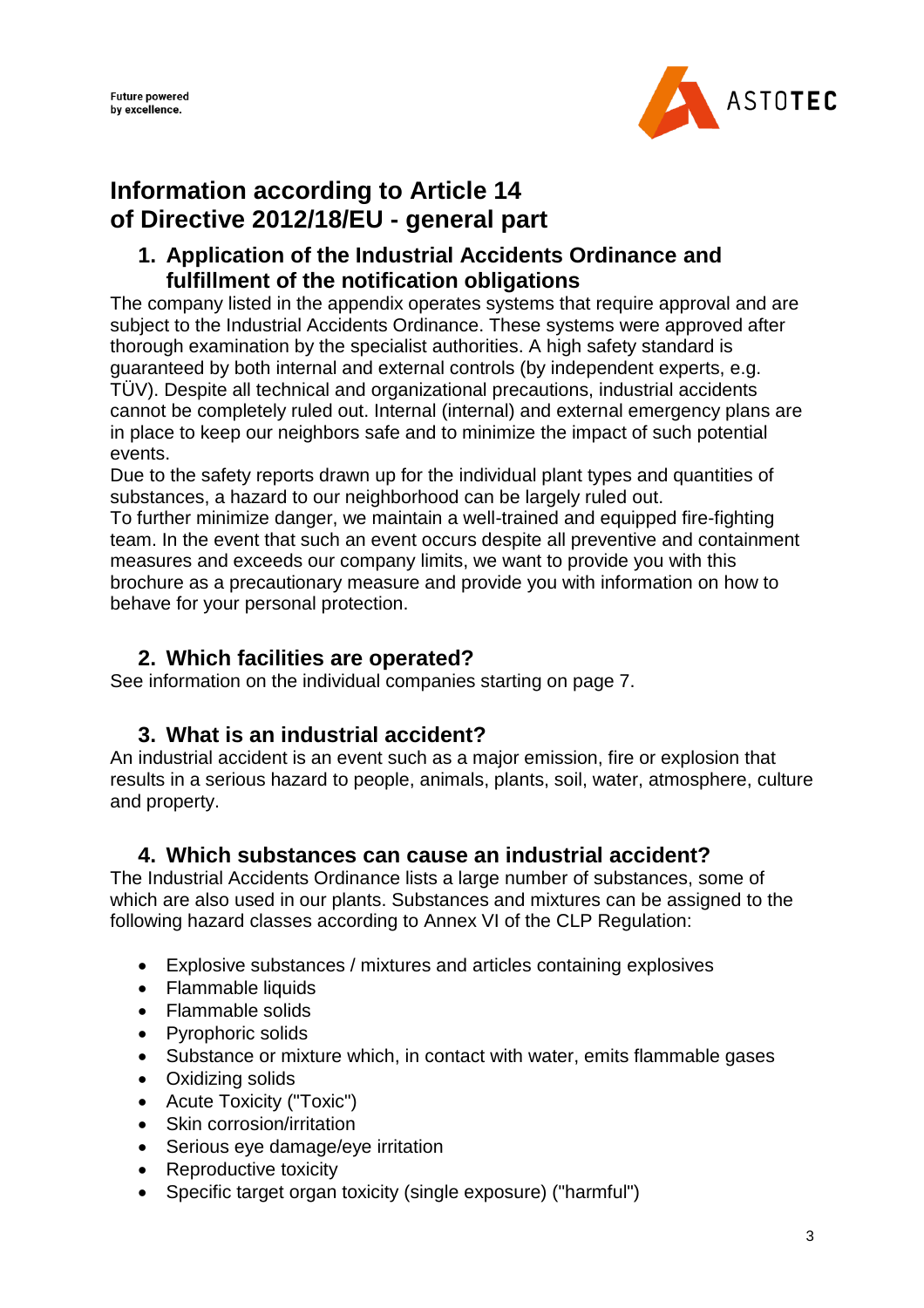

- Specific target organ toxicity (repeated exposure) ("harmful")
- Hazardous to the aquatic environment

# **5. What we do to avoid an industrial accident?**

All systems are continuously checked and approved by the competent authorities (BH Wr. Neustadt - Commercial Department, NÖLReg - BD2, Labor Inspectorate Wr. Neustadt, etc.) in accordance with the statutory provisions. These permits take into account all environmental and safety-related aspects, such as plant safety, occupational safety, air pollution control and water protection, as well as waste avoidance, recycling and disposal.

To prevent industrial accidents, the following safety aspects are observed:

- If possible, hazardous substances are replaced by others with a lower risk potential and the remaining quantities are reduced to the absolute minimum.
- The safety systems are multi-level.
- The systems are operated, maintained and tested by well-trained and regularly trained personnel.
- Internal experts constantly check the systems.
- External experts regularly check the company.
- Fire alarm systems are installed to fight fires immediately.

In addition wie have

- a well-trained platoon from the Hirtenberg company fire brigade
- Retention basin for extinguishing water
- a constantly manned alarm center (porter Hirtenberg)
- constant on-call services to avert danger in the event of an incident and
- Internal alarm and emergency plans coordinated with the authorities

### **6. What impact can an industrial accident have?**

If, despite all technical and organizational protective measures, an industrial accident occurs, the release of toxic and caustic substances is a possible danger in addition to fire and explosions.

In such a case, depending on the type of industrial accident, effects outside the factory premises cannot be completely ruled out.

May occur:

- Property damage
- Pollution of soil and water
- Air pollution

The latter can also lead to health impairments, such as

- Eye and respiratory tract irritation
- Headache and nausea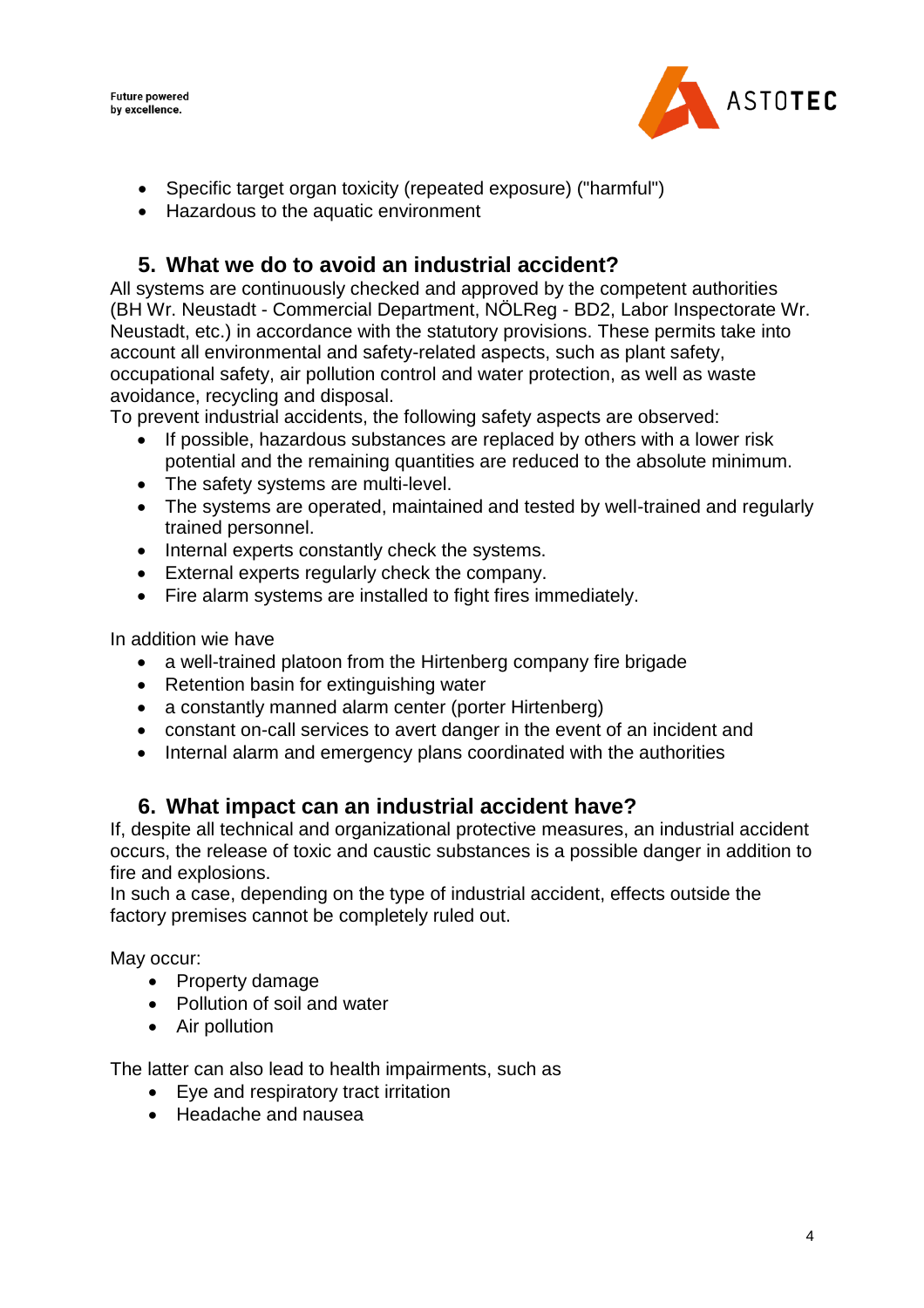

## **7. How is an industrial accident reported?**

In the event of events such as major accidents at work or industrial accidents, we inform the following departments:

- Police
- BH Wiener Neustadt
- Labor Inspectorate Wr. Neustadt

The population is informed by Astotec Pyrotechnic Solutions GmbH, the fire brigade and the police. In addition to the dispatched platoon of the Hirtenberg company fire brigade, additional external emergency services are requested according to the rules laid down in the emergency plan, depending on the extent of the industrial accident.

### **8. How to behave in the event of an industrial accident?**

Please adhere to the specifications of the leaflet "Behaviour in an emergency" and the safety instructions (intranet).

### **9. Further information**

Further information on the individual companies can be found from page 7 onwards.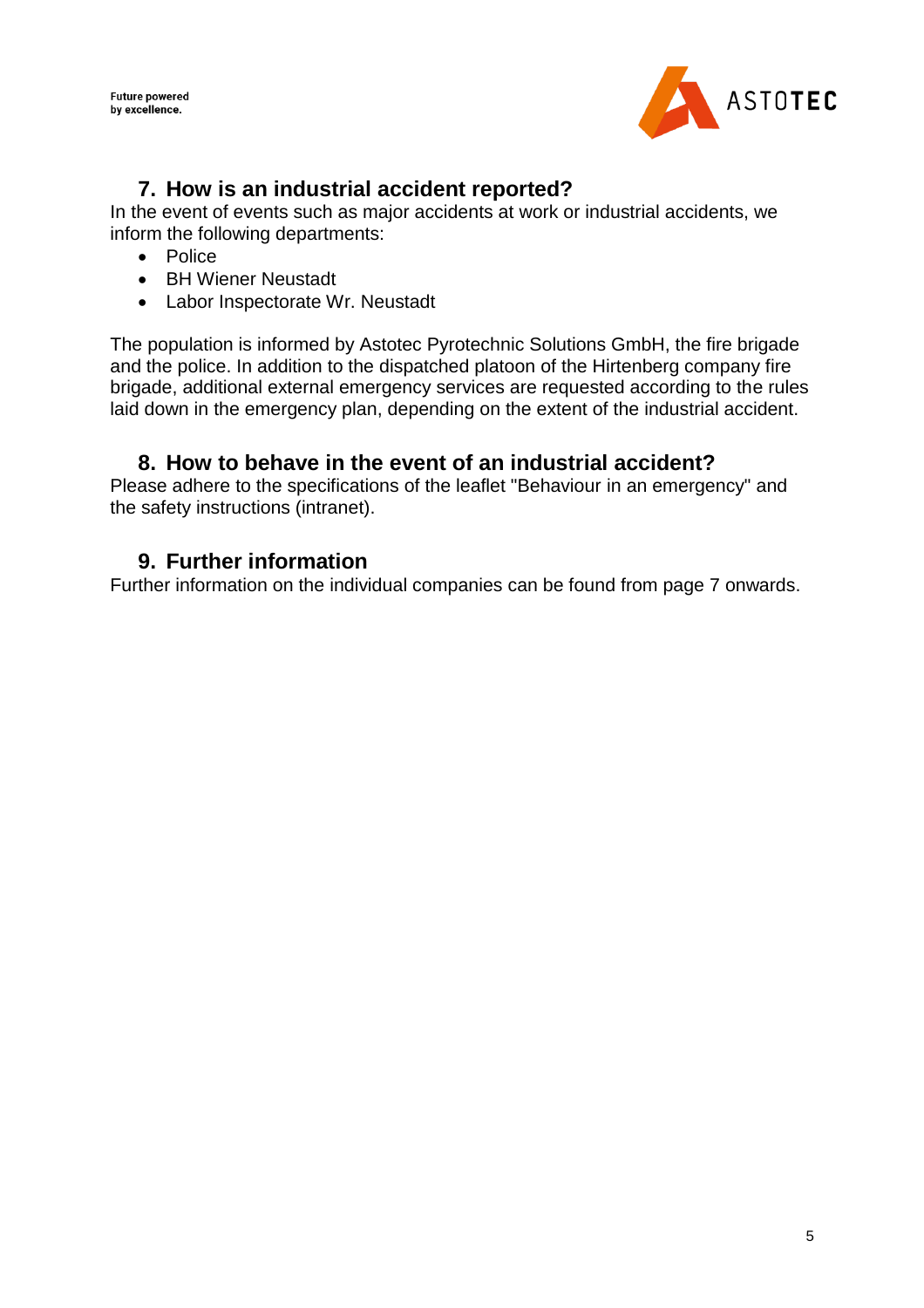

# **Astotec Pyrotechnic Solutions GmbH**

### **1. Name of operator and location**

Astotec Pyrotechnic Solutions GmbH Hauptstraße 1 2722 Winzendorf

A certified company according to DIN-ISO 9001 quality management system.

# **2. Appointment and position oft he person providing information**

During normal working hours

Security Officer Franz Kain Phone: 02256 81184-401

Security Officer Herbert Hirt Phone: 02638 22441-9090

### **3. Application of the industrial accidents ordinance and fulfillment of the notification obligation**

The company Pyrotechnic Solutions GmbH and its systems are subject to the provisions of the Industrial Accidents Ordinance. The systems have been checked and approved by the responsible authorities.

In addition, the required safety report and an alarm and emergency plan were drawn up.

## **4. Nature and purpose of facilities**

Pyrotechnic Solutions GmbH operates systems that are subject to the Industrial Accidents Ordinance. The manufacturing processes are continuously monitored through production monitoring and analytical support. The facilities are listed below:

Pyrotechnic Solutions GmbH operates systems for the manufacture of pyrotechnic products, which are used primarily in automotive safety, mining, fireworks technology and safety technology. According to the Industrial Accidents Ordinance, these are plants for the production and processing of explosive or potentially explosive substances within the meaning of the Shooting and Explosives Act, which are therefore subject to approval.

The production or processing of the energetic substances takes place in special industrial plants with appropriate safety devices and/or special safety housings.

Raw materials are supplied exclusively by truck transport. Both raw materials and the intermediate and end products made from them are stored in special warehouses. The final products are delivered by road transport.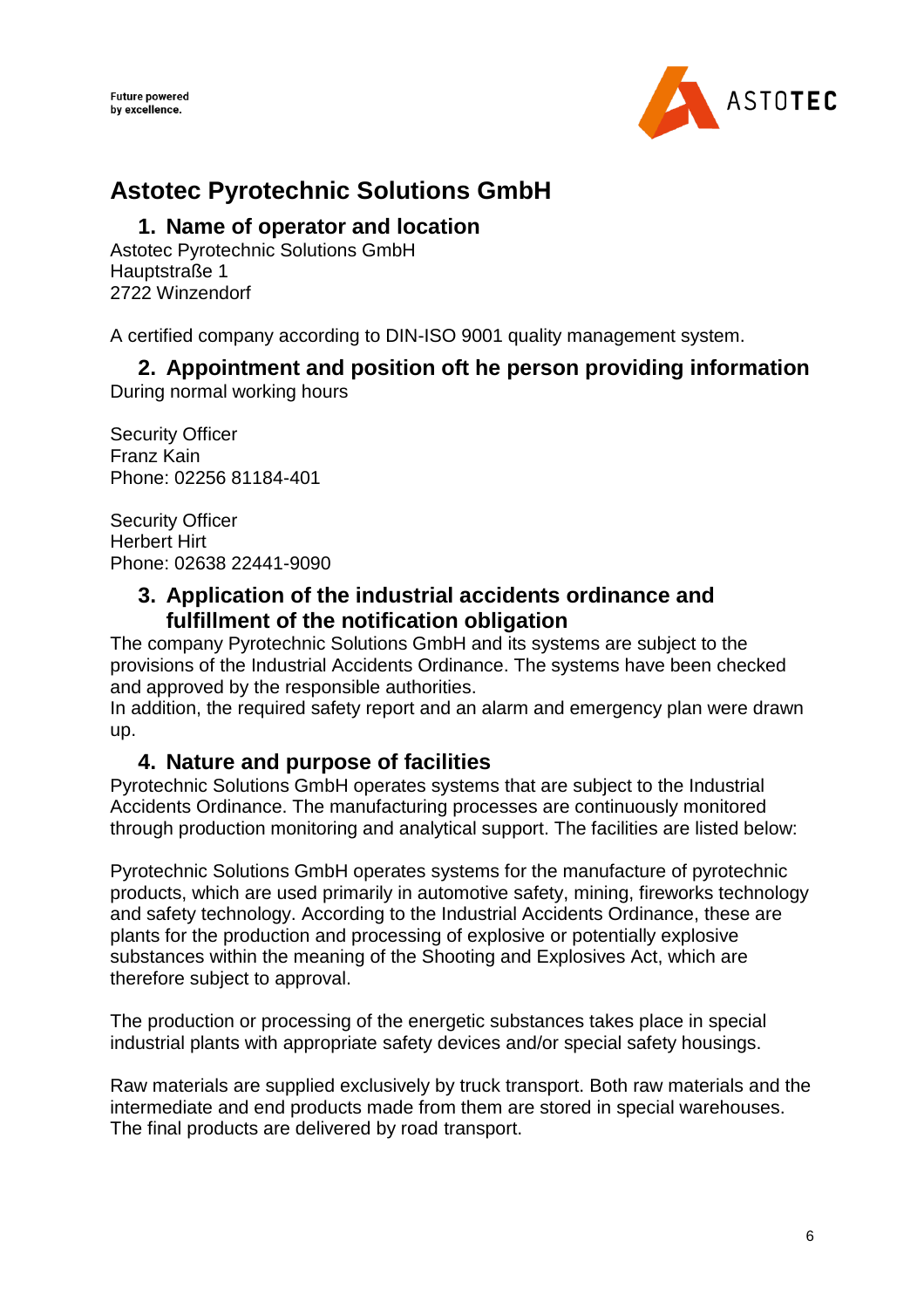

### **5. Substances and mixtures that can cause an industrial accident and their essential hazard characteristics**

Of the substances listed in the list of substances in the Industrial Accidents Ordinance, only a few substances or substance groups occur at Astotec Pyrotechnic Solutions GmbH in normal operation. Intended operation is the permissible operation for which a system is intended, designed and suitable according to its technical purpose.

- Explosive substances/mixtures and products with explosives (e.g. pyrotechnic compositions, explosives)
- Substances and mixtures classified as "toxic" (e.g. sodium azide)
- Oxidizing solids (e.g. potassium nitrate)
- Flammable liquids (e.g. ethyl acetate, acetone)

You too can come into contact with hazardous substances at work, at home or in your free time. For your protection, such substances are marked with symbols. They describe the dangers and stand for appropriate precautionary measures. The same symbols also apply in industry. The following substances with their hazard designations and hazard symbols occur at Astotec Pyrotechnic Solutions GmbH in relevant quantities (see table).

| <b>Danger</b><br>pictograms | <b>Name of substance</b>                                                               | Dangerous properties according to the<br><b>CLP regulation</b>                                |
|-----------------------------|----------------------------------------------------------------------------------------|-----------------------------------------------------------------------------------------------|
|                             | pyrotechnic kits.<br>explosives<br>(octogen, nitropenta, HMX)                          | Explosive substances/mixtures and articles<br>with explosives of divisions 1.1, 1.2, 1.3, 1.4 |
|                             | Solvents, paints<br>(Acetone, Ethanol, ISO Amyl Acetate)                               | Flammable liquids hazard categories 1, 2, 3<br>pyrophoric solids hazard category 1            |
|                             | Oxidizing solids<br>(Potassium nitrate, potassium<br>permanganate, potassium chlorate) | Oxidizing solids, hazard categories 1, 2, 3                                                   |
|                             | Hydrazine, sodium nitrite                                                              | Acute toxicity<br>(oral, dermal, inhalative) hazard categories<br>1, 2, 3                     |
|                             | Ammonia solution, hydrazine                                                            | Serious eye damage, hazard category 1<br>Skin corrosive<br>Hazard Categories 1B               |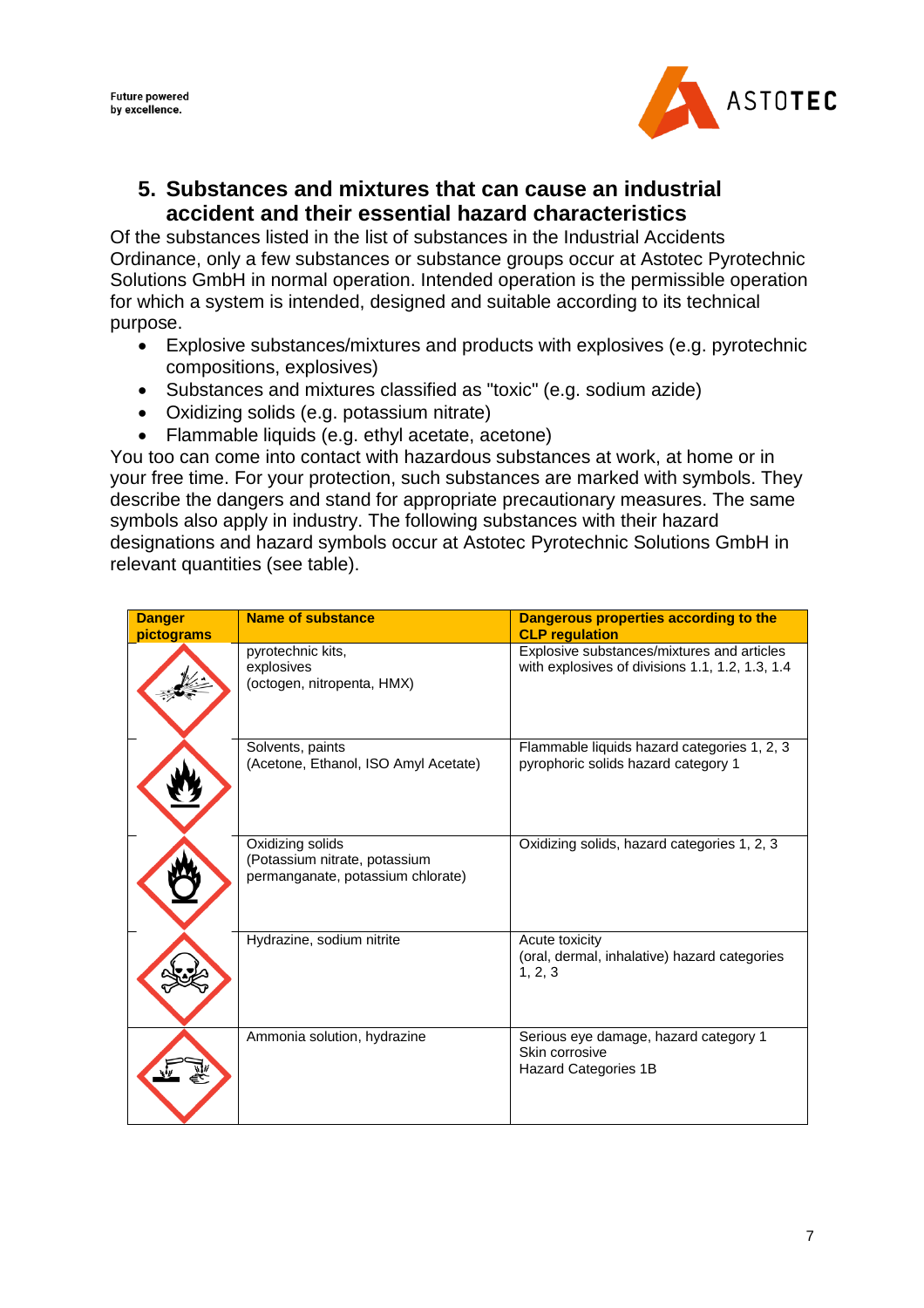

| Lead Dioxide, Potassium Dichromate   | Reproductive toxicity, hazard category 2 |
|--------------------------------------|------------------------------------------|
| Ammonia solution, potassium chlorate | Hazardous to the aquatic environment     |

# **6. Types of hazard in the event of an industrial accident and possible effects on people and the environment**

| <b>Hazard types /</b><br>Incident | <b>Possible effects</b>                                                       | <b>Assessment of the risk</b>                                                                                                   |
|-----------------------------------|-------------------------------------------------------------------------------|---------------------------------------------------------------------------------------------------------------------------------|
| Fire                              | Spread of toxic or caustic fire gases,<br>also beyond the operational limits. | he risk of an incident inside and outside the<br>company premises was expertly considered<br>in risk analyzes and classified as |
|                                   | Spread of soot clouds, also beyond                                            | manageable.                                                                                                                     |
|                                   | the operational limits.                                                       | With derived protective and security                                                                                            |
| Heat                              | Heat radiation                                                                | measures, effects can be reduced to an<br>acceptable level.                                                                     |
| Explosion                         | Debris throw                                                                  |                                                                                                                                 |
|                                   | <b>Blast wave</b>                                                             | The occurrence of such an incident, the                                                                                         |
|                                   |                                                                               | occurrence of health-damaging effects                                                                                           |
| Release of toxis                  | Spread of toxic or corrosive gases                                            | outside the company premises, is classified                                                                                     |
| substances                        | and vapors.                                                                   | as "improbable" due to the extensive                                                                                            |
|                                   |                                                                               | protective measures.                                                                                                            |

### **7. Warning and continuous information about the course of an industrial accident**

See information in accordance with Article 14 of Directive 2012/18/EU. General part point 7.

### **8. What to do in the event of an industrial accident**

We recommend that you adhere to the instructions in the leaflet "Behaviour in an emergency" and the announcements over loudspeakers and radio.

### **9. Appropriate measures to prevent industrial accidents**

Despite preventive measures such as

- Plants and buildings tailored to materials
- regular employee training
- routine inspection of the systems (deficiency reporting system)
- $\bullet$  Events such as fires or explosions can occur. In this case, the company fire brigade is alerted immediately and arrives at the scene within a few minutes.

Further measures to avert danger are based on the internal emergency plan. This is coordinated and regulated with the authorities

- the deployment of the fire brigades
- the responsibilities and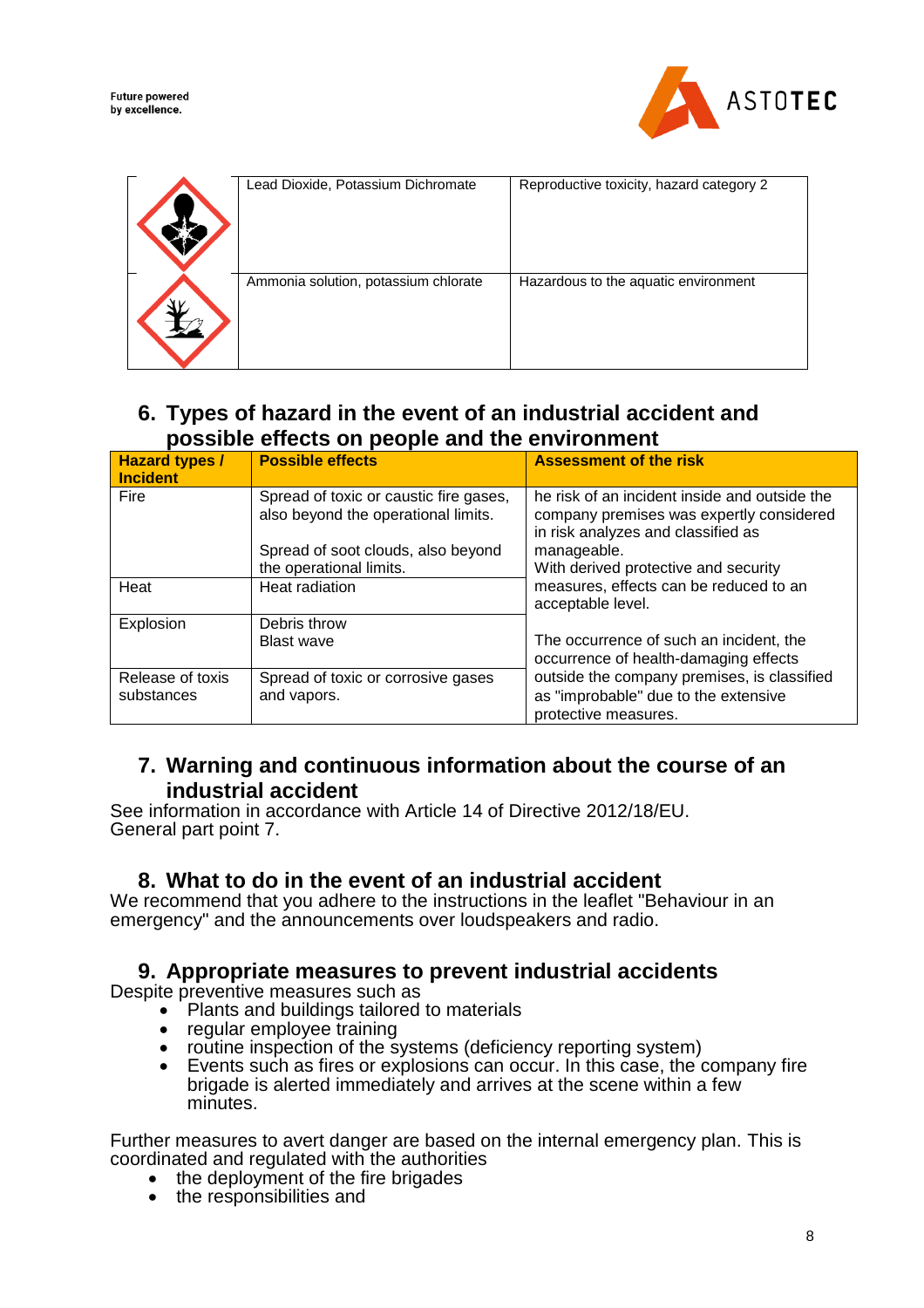

• the reporting chains

# **10. External Contingency Plan**

The company's internal emergency plan served the BH Wr. Neustadt as the basis for the external emergency plan and disaster control plan.

# **11. Obtaining Additional Information**

Additional information about safety and environmental protection measures and the correct behavior in the event of an industrial accident is available from the following office on request:

Security Officer Franz Kain Astotec Holding GmbH Phone: 02256/81184-401 Security Officer Herbert Hirt Astotec Pyrotechnic Solutions GmbH Phone: 02638/22441-9090